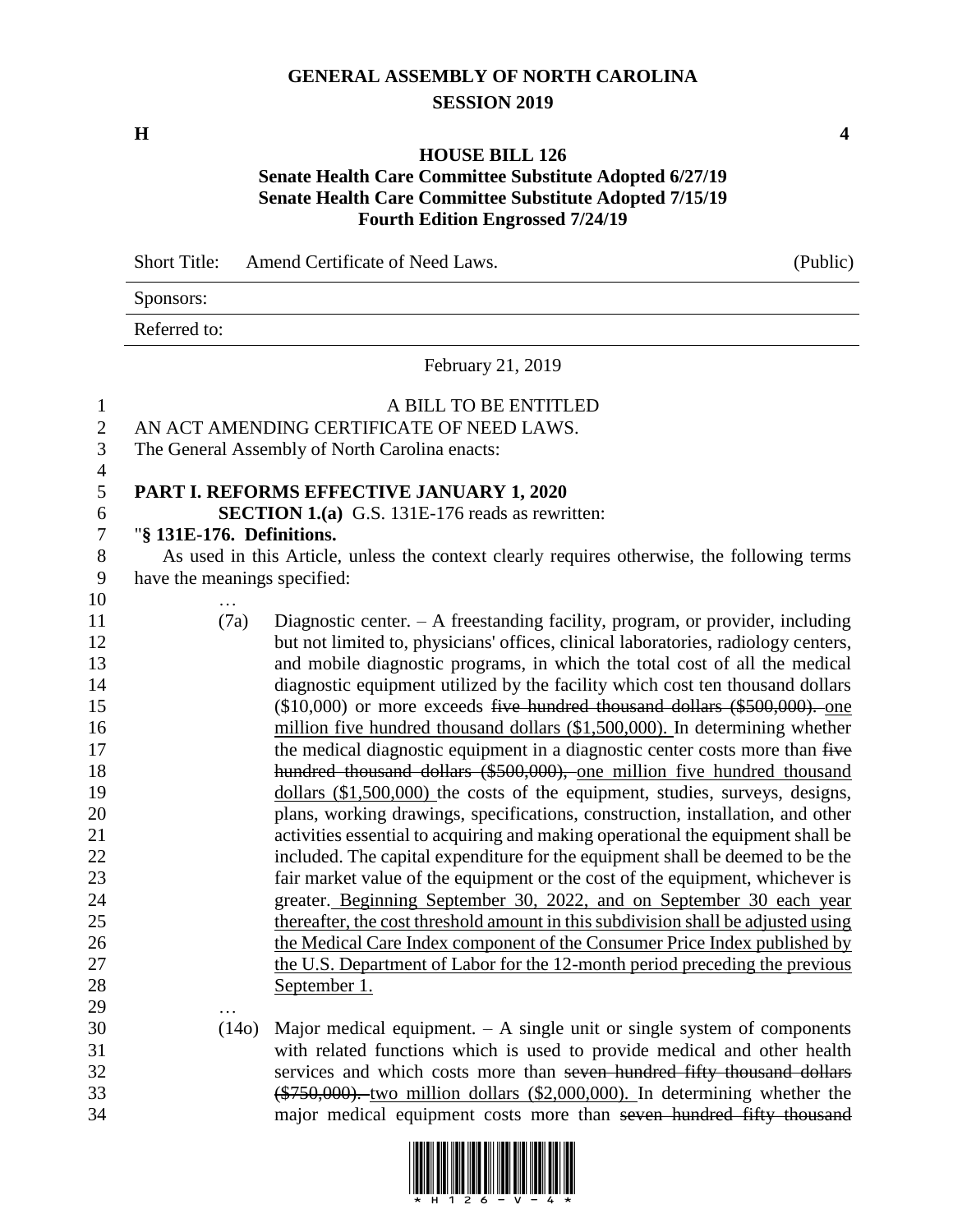|            | <b>General Assembly Of North Carolina</b>                                                                                                                                                                                                                                                                                                                                                                                                                                                                                                                                                                                                                                                                                                                                                                                                                                                                                                                                                                                                                                                                                                  | <b>Session 2019</b> |
|------------|--------------------------------------------------------------------------------------------------------------------------------------------------------------------------------------------------------------------------------------------------------------------------------------------------------------------------------------------------------------------------------------------------------------------------------------------------------------------------------------------------------------------------------------------------------------------------------------------------------------------------------------------------------------------------------------------------------------------------------------------------------------------------------------------------------------------------------------------------------------------------------------------------------------------------------------------------------------------------------------------------------------------------------------------------------------------------------------------------------------------------------------------|---------------------|
|            | dollars $(*750,000)$ , two million dollars $(*2,000,000)$ , the costs of the<br>equipment, studies, surveys, designs, plans, working drawings, specifications,<br>construction, installation, and other activities essential to acquiring and<br>making operational the major medical equipment shall be included. The<br>capital expenditure for the equipment shall be deemed to be the fair market<br>value of the equipment or the cost of the equipment, whichever is greater.<br>Major medical equipment does not include replacement equipment as defined<br>in this section. Beginning September 30, 2022, and on September 30 each year<br>thereafter, the cost threshold amount in this subdivision shall be adjusted using<br>the Medical Care Index component of the Consumer Price Index published by<br>the U.S. Department of Labor for the 12-month period preceding the previous<br>September 1.                                                                                                                                                                                                                          |                     |
| (16)       | New institutional health services. - Any of the following:                                                                                                                                                                                                                                                                                                                                                                                                                                                                                                                                                                                                                                                                                                                                                                                                                                                                                                                                                                                                                                                                                 |                     |
| $\ldots$ " | Except as otherwise provided in G.S. 131E-184(e), the obligation by<br>$\mathbf b$ .<br>any person of a capital expenditure exceeding two million dollars<br>$(*2,000,000)$ four million dollars $(*4,000,000)$ to develop or expand a<br>health service or a health service facility, or which relates to the<br>provision of a health service. The cost of any studies, surveys, designs,<br>plans, working drawings, specifications, and other activities, including<br>staff effort and consulting and other services, essential to the<br>acquisition, improvement, expansion, or replacement of any plant or<br>equipment with respect to which an expenditure is made shall be<br>included in determining if the expenditure exceeds two million dollars<br>(\$2,000,000). four million dollars (\$4,000,000). Beginning September<br>30, 2022, and on September 30 each year thereafter, the amount in this<br>sub-subdivision shall be adjusted using the Medical Care Index<br>component of the Consumer Price Index published by the U.S.<br>Department of Labor for the 12-month period preceding the previous<br>September 1. |                     |
|            | <b>SECTION 1.(b)</b> G.S. 131E-184 reads as rewritten:<br>"§ 131E-184. Exemptions from review.                                                                                                                                                                                                                                                                                                                                                                                                                                                                                                                                                                                                                                                                                                                                                                                                                                                                                                                                                                                                                                             |                     |
| .<br>(e)   | The Department shall exempt from certificate of need review a capital expenditure<br>that exceeds the two million dollar (\$2,000,000) four million dollar (\$4,000,000) threshold set<br>forth in G.S. 131E-176(16)b. if all of the following conditions are met:                                                                                                                                                                                                                                                                                                                                                                                                                                                                                                                                                                                                                                                                                                                                                                                                                                                                         |                     |
| (g)        | The Department shall exempt from certificate of need review any capital expenditure<br>that exceeds the two million dollar $(\$2,000,000)$ four million dollar $(\$4,000,000)$ threshold set<br>forth in G.S. 131E-176(16)b. if all of the following conditions are met:                                                                                                                                                                                                                                                                                                                                                                                                                                                                                                                                                                                                                                                                                                                                                                                                                                                                   |                     |
| (i)        | Notwithstanding any other provision of law to the contrary, the Department shall<br>exempt from certificate of need review services or facilities that already have a certificate of need                                                                                                                                                                                                                                                                                                                                                                                                                                                                                                                                                                                                                                                                                                                                                                                                                                                                                                                                                  |                     |
|            | when those services or facilities are replaced, renovated, or relocated to another site in the same                                                                                                                                                                                                                                                                                                                                                                                                                                                                                                                                                                                                                                                                                                                                                                                                                                                                                                                                                                                                                                        |                     |
| " $(d)$    | county where need was originally determined."<br>SECTION 1.(c) G.S. 131E-189 is amended by adding two new subsections to read:<br>Notwithstanding any other provision of this section, a certificate of need for the                                                                                                                                                                                                                                                                                                                                                                                                                                                                                                                                                                                                                                                                                                                                                                                                                                                                                                                       |                     |
|            | construction of a health service facility expires if the holder of the certificate of need fails to                                                                                                                                                                                                                                                                                                                                                                                                                                                                                                                                                                                                                                                                                                                                                                                                                                                                                                                                                                                                                                        |                     |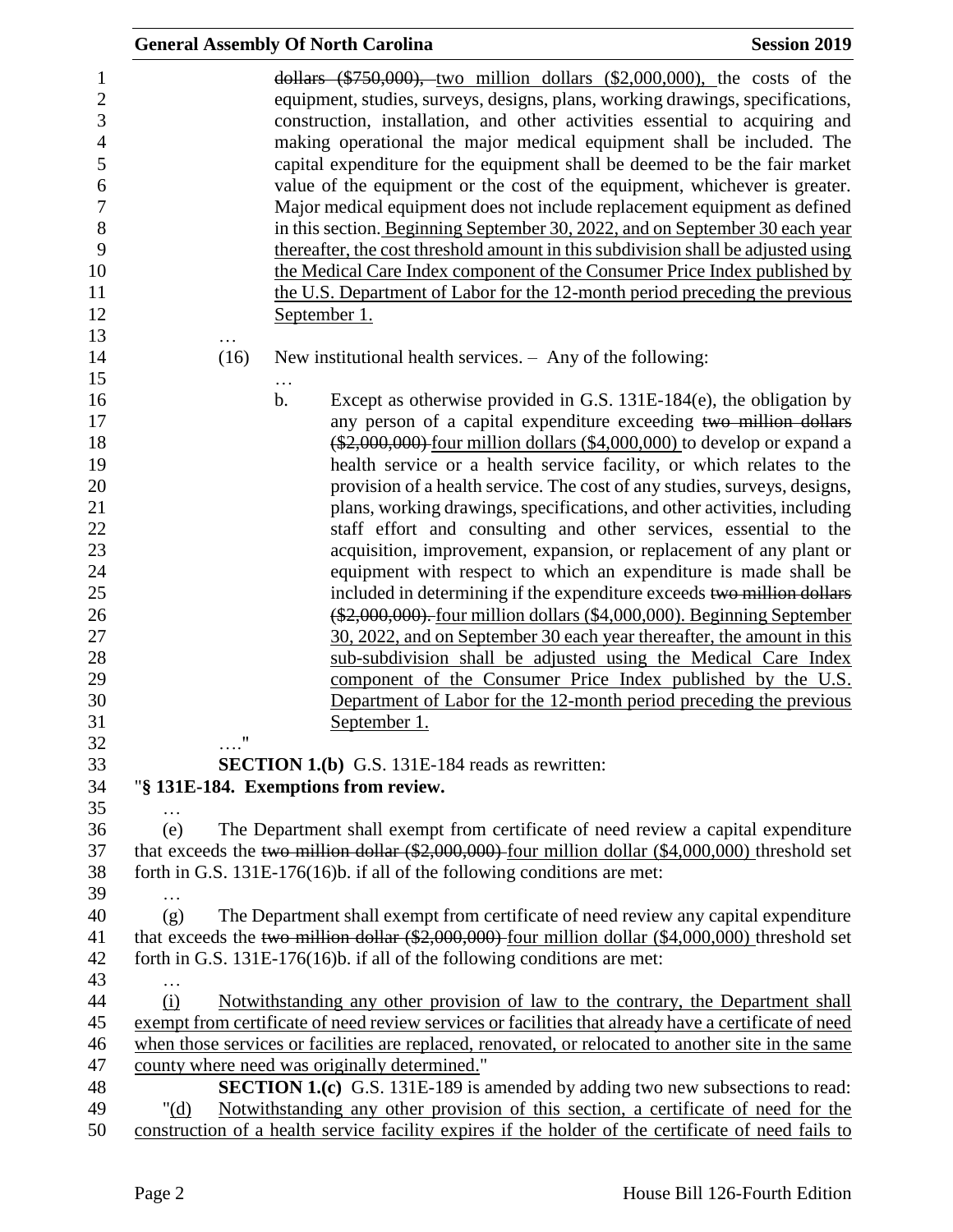|                                      |      | <b>General Assembly Of North Carolina</b>                                                                                                                                                                                                                                                                                           | <b>Session 2019</b> |
|--------------------------------------|------|-------------------------------------------------------------------------------------------------------------------------------------------------------------------------------------------------------------------------------------------------------------------------------------------------------------------------------------|---------------------|
| frames:                              |      | initiate construction of the project authorized by the certificate of need within the following time                                                                                                                                                                                                                                |                     |
|                                      | (1)  | For a project that costs over fifty million dollars (\$50,000,000), the holder of<br>the certificate of need shall initiate construction of the project authorized by<br>the certificate of need within four years after the date the Department's                                                                                  |                     |
|                                      | (2)  | decision to approve the certificate of need for that project becomes final.<br>For a project that costs fifty million dollars (\$50,000,000) or less, the holder<br>of the certificate of need shall initiate construction of the project authorized<br>by the certificate of need within two years after the date the Department's |                     |
| (e)                                  |      | decision to approve the certificate of need for that project becomes final.<br>Notwithstanding any other provision of this Article, a certificate of need that has not<br>been used at any point in the immediately previous 12 months will expire."                                                                                |                     |
|                                      |      | <b>SECTION 1.(d)</b> G.S. 131E-147 reads as rewritten:                                                                                                                                                                                                                                                                              |                     |
|                                      |      | "§ 131E-147. Licensure requirement.                                                                                                                                                                                                                                                                                                 |                     |
| .<br>(c1)                            |      | All initial applications and renewal applications shall require the applicant to state the<br>number of procedure rooms on, and the number and type of procedures performed at, the                                                                                                                                                 |                     |
|                                      |      | premises named in the application.                                                                                                                                                                                                                                                                                                  |                     |
| $\ldots \overset{\shortparallel}{.}$ |      | <b>SECTION 1.(e)</b> This part becomes effective January 1, 2020.                                                                                                                                                                                                                                                                   |                     |
|                                      |      | PART II. REFORMS EFFECTIVE 18 MONTHS AFTER THE BILL BECOMES LAW                                                                                                                                                                                                                                                                     |                     |
|                                      |      | <b>SECTION 2.(a)</b> G.S. 131E-176 reads as rewritten:                                                                                                                                                                                                                                                                              |                     |
|                                      |      | "§ 131E-176. Definitions.                                                                                                                                                                                                                                                                                                           |                     |
|                                      |      | As used in this Article, unless the context clearly requires otherwise, the following terms                                                                                                                                                                                                                                         |                     |
|                                      |      | have the meanings specified:                                                                                                                                                                                                                                                                                                        |                     |
|                                      | (9b) | Health service facility. $- A$ hospital; long-term care hospital; psychiatric<br>facility; rehabilitation facility; nursing home facility; adult care home; kidney                                                                                                                                                                  |                     |
|                                      |      | disease treatment center, including freestanding hemodialysis units;<br>intermediate care facility individuals with intellectual disabilities; home<br>health agency office; chemical dependency treatment facility; diagnostic                                                                                                     |                     |
|                                      |      | center; hospice office, hospice inpatient facility, hospice residential care<br>facility; and ambulatory surgical facility.                                                                                                                                                                                                         |                     |
|                                      | (9c) | Health service facility bed. $- A$ bed licensed for use in a health service facility<br>in the categories of (i) acute care beds; (ii) $p$ sychiatric beds; (iii) rehabilitation                                                                                                                                                    |                     |
|                                      |      | beds; $(iv)$ - $(iii)$ nursing home beds; $(v)$ - $(iv)$ intermediate care beds for the                                                                                                                                                                                                                                             |                     |
|                                      |      | mentally retarded; (vi) chemical dependency treatment beds; (vii) (v) hospice<br>inpatient facility beds; $(\overrightarrow{vii})$ (vi) hospice residential care facility beds; $(\overrightarrow{ix})$                                                                                                                             |                     |
|                                      |      | $(vii)$ adult care home beds; and $\left(\frac{x}{y}\right)(viii)$ long-term care hospital beds.                                                                                                                                                                                                                                    |                     |
|                                      |      |                                                                                                                                                                                                                                                                                                                                     |                     |
|                                      | (16) | New institutional health services. $-$ Any of the following:                                                                                                                                                                                                                                                                        |                     |
|                                      |      |                                                                                                                                                                                                                                                                                                                                     |                     |
|                                      |      | d.<br><b>The Except as otherwise provided in G.S. 131E-184(j), the offering of</b><br>dialysis services or home health services by or on behalf of a health                                                                                                                                                                         |                     |
|                                      |      | service facility if those services were not offered within the previous                                                                                                                                                                                                                                                             |                     |
|                                      |      | 12 months by or on behalf of the facility.                                                                                                                                                                                                                                                                                          |                     |
|                                      |      |                                                                                                                                                                                                                                                                                                                                     |                     |
|                                      |      | The conversion of a specialty ambulatory surgical program to a<br>r.                                                                                                                                                                                                                                                                |                     |
|                                      |      | multispecialty ambulatory surgical program or the addition of a                                                                                                                                                                                                                                                                     |                     |
|                                      |      | specialty to a specialty ambulatory surgical program.                                                                                                                                                                                                                                                                               |                     |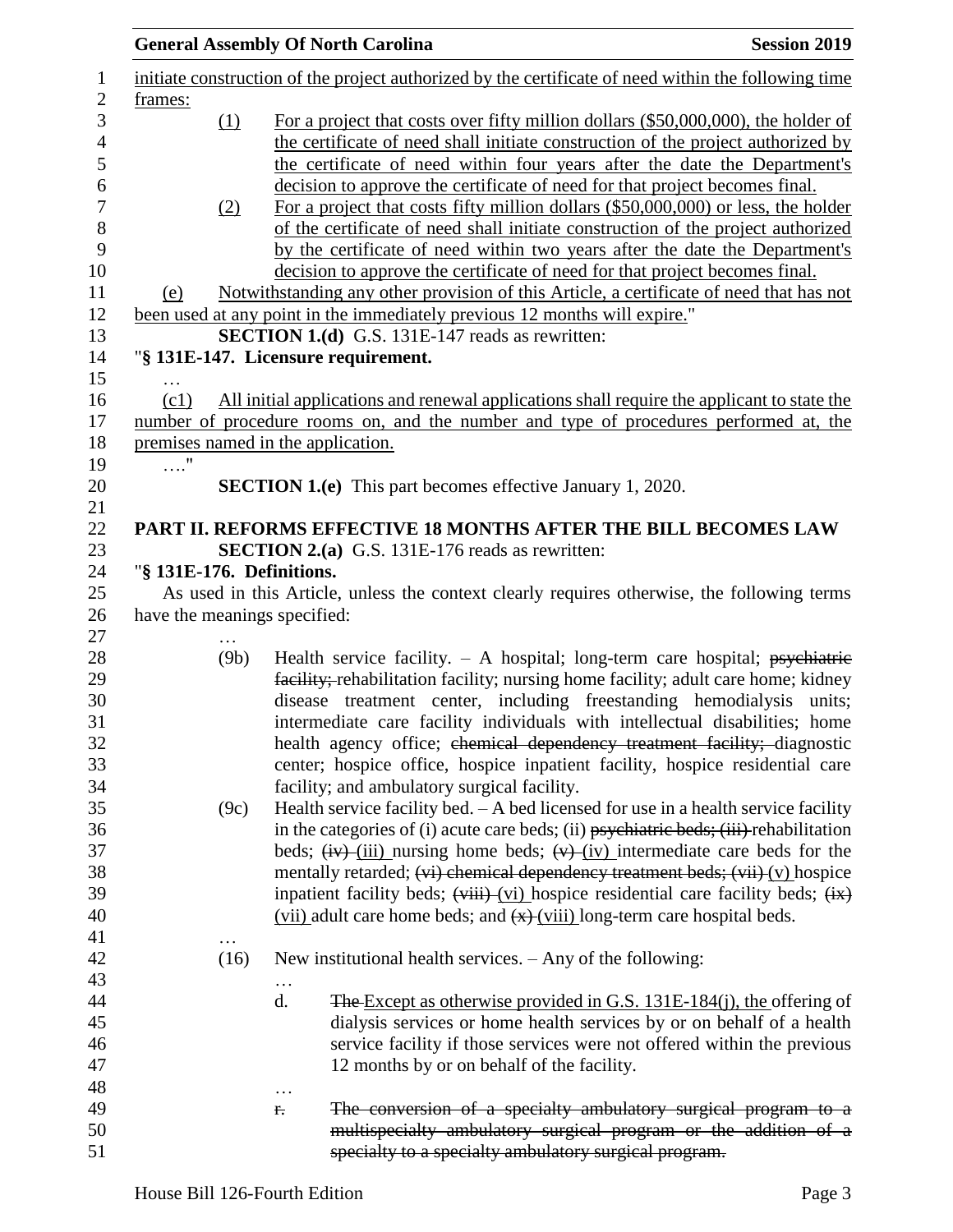## **General Assembly Of North Carolina Session 2019**

| 1              |                                                                                                     |
|----------------|-----------------------------------------------------------------------------------------------------|
| $\overline{c}$ | <b>SECTION 2.(b)</b> G.S. 131E-184(c) reads as rewritten:                                           |
| 3              | The Department shall exempt from certificate of need review any conversion of<br>" $(c)$            |
| $\overline{4}$ | existing acute care beds to psychiatric beds beds provided all of the following are true:           |
| 5              | The hospital proposing the conversion has executed a contract with the<br>$\leftrightarrow$         |
| 6              | Department's Division of Mental Health, Developmental Disabilities, and                             |
| 7              | Substance Abuse Services, one or more of the area mental health,                                    |
| 8              | developmental disabilities, and substance abuse authorities, or a combination                       |
| 9              | thereof to provide psychiatric beds to patients referred by the contracting                         |
| 10             | agency or agencies.                                                                                 |
| 11             | The total number of beds to be converted shall not be more than twice the<br>(2)                    |
| 12             | number of beds for which the contract pursuant to subdivision (1) of this                           |
| 13             | subsection shall provide."                                                                          |
| 14             | <b>SECTION 2.(c)</b> G.S. 131E-184, as amended by Section 1(b) of this act, is amended              |
| 15             | by adding new subsections to read:                                                                  |
| 16             | The Department shall exempt from certificate of need review the development,<br>" $(i)$             |
| 17             | acquisition, construction, expansion, or replacement of a health service or health service facility |
| 18             | that obtained certificate of need approval prior to October 1, 2019, as a psychiatric facility or   |
| 19             | chemical dependency treatment facility.                                                             |
| 20             | The Department shall exempt from certificate of need review the establishment of a<br>(k)           |
| 21             | home health agency by a continuing care retirement community licensed under Article 64 of           |
| 22             | Chapter 58 of the General Statutes to provide home health services to one or more residents of a    |
| 23             | continuing care retirement community who have entered into a contract with the continuing care      |
| 24             | retirement community to receive continuing care services with lodging. A continuing care            |
| 25             | retirement community that seeks to provide home health services to individuals who do not reside    |
| 26             | at the continuing care retirement community pursuant to a contract to receive continuing care       |
| 27             | services with lodging shall be required to obtain a certificate of need as a home health agency     |
| 28             | prior to developing or offering home health services to any individual not a resident of the        |
| 29             | continuing care retirement community under a contract to receive continuing care services with      |
| 30             | lodging. As used in this subsection, the terms "continuing care" and "lodging" are as defined in    |
| 31             | G.S. 58-64-1. Nothing in this subsection shall be construed to exempt from the State's home         |
| 32             | health agency licensure and certification requirements a continuing care retirement community       |
| 33             | that has been exempted from certificate of need review for the provision of home health services    |
| 34             | to one or more residents pursuant to this subsection."                                              |
| 35             | <b>SECTION 2.(d)</b> G.S. 131E-184(k), as enacted by this section, applies to continuing            |
| 36             | care retirement communities engaged in the direct provision of home health services 18 months       |
| 37             | after this act becomes law.                                                                         |
| 38             | <b>SECTION 2.(e)</b> Section 12F.4(b) of Session Law 2016-94 reads as rewritten:                    |
| 39             | "SECTION 12F.4.(b) The Secretary shall select hospitals in the three State regions for              |
| 40             | institutional services (Eastern Region, Central Region, and Western Region) to receive funds        |
| 41             | allocated under subsection (a) of this section for the construction, conversion, or both of         |
| 42             | short-term, inpatient behavioral health beds in rural areas of the State. Notwithstanding the State |
| 43             | Medical Facilities Plan, Article 9 of Chapter 131E of the General Statutes, or any other provision  |
| 44             | of law to the contrary, each selected rural hospital that receives funds allocated under subsection |
| 45             | (a) of this section shall be allowed to construct new or convert unused acute care beds into        |
| 46             | licensed, inpatient behavioral health beds without undergoing certificate of need review by the     |
| 47             | Division of Health Service Regulation. All newly constructed or converted beds shall be subject     |
| 48             | to existing licensure laws and requirements. As a condition of receiving these funds, each selected |
| 49             | rural hospital shall reserve at least fifty percent $(50\%)$ twenty-five percent $(25\%)$ of the    |
| 50             | constructed or converted beds for (i) purchase by the Department under the State-administered,      |
| 51             | three-way contract and (ii) referrals by local management entities/managed care organizations       |